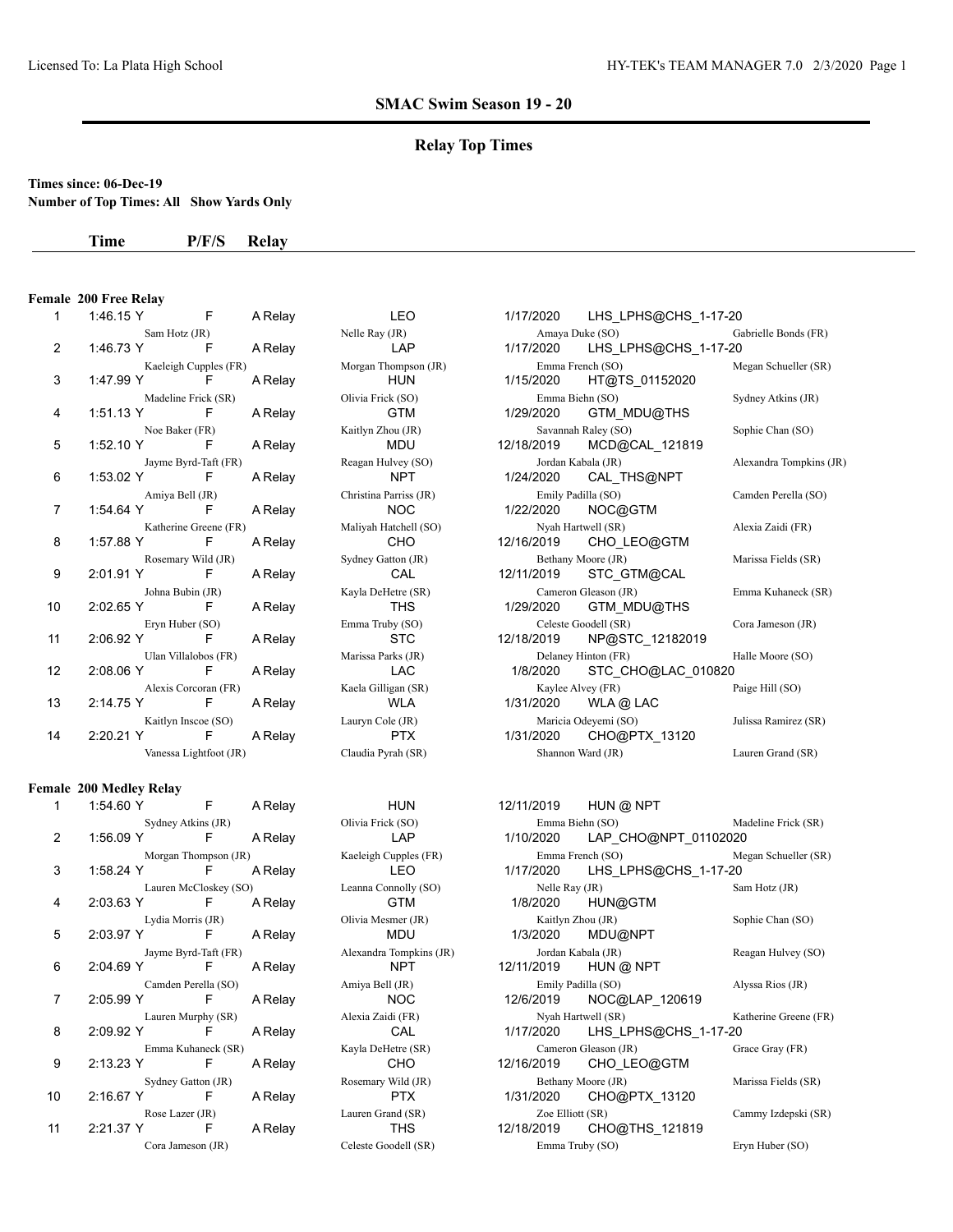## **Relay Top Times**

### **Times since: 06-Dec-19**

**Number of Top Times: All Show Yards Only**

|                | <b>Time</b>                  | P/F/S                     | Relay          |                                  |                                                               |                           |
|----------------|------------------------------|---------------------------|----------------|----------------------------------|---------------------------------------------------------------|---------------------------|
| 12             | 2:26.81 Y                    | F                         | A Relay        | <b>STC</b>                       | 1/15/2020<br>STC@MDU                                          |                           |
| 13             | 2:28.70 Y                    | Delaney Hinton (FR)<br>F  | A Relay        | Amir Heflin (SR)<br>LAC          | Ulan Villalobos (FR)<br>12/20/2019<br>LAP_THS@LAC_122019      | Halle Moore (SO)          |
| 14             | 2:38.06 Y                    | Paige Hill (SO)<br>F      | A Relay        | Kaylee Alvey (FR)<br><b>WLA</b>  | Skylar Harley (SR)<br>1/29/2020<br>CAL@WLA 01292020           | Alexis Corcoran (FR)      |
|                |                              | Kaitlyn Inscoe (SO)       |                | Cassandra Huber (FR)             | Julissa Ramirez (SR)                                          | Maricia Odeyemi (SO)      |
|                | <b>Female 400 Free Relay</b> |                           |                |                                  |                                                               |                           |
| 1              | 3:48.77 Y                    | F                         | A Relay        | <b>HUN</b>                       | 1/3/2020<br>LEO PTX@HUN                                       |                           |
|                | 3:51.00 Y                    | Sydney Atkins (JR)        |                | Emma Biehn (SO)                  | Olivia Frick (SO)                                             | Madeline Frick (SR)       |
| 2              |                              | F                         | A Relay        | <b>LEO</b>                       | 1/3/2020<br>LEO PTX@HUN                                       |                           |
| 3              | 4:04.59 Y                    | Gabrielle Bonds (FR)<br>F | A Relay        | Amaya Duke (SO)<br>LAP           | Sam Hotz (JR)<br>1/3/2020<br>GTM@LAP                          | Nelle Ray (JR)            |
|                |                              | Emma French (SO)          |                | Morgan Thompson (JR)             | Kaeleigh Cupples (FR)                                         | Megan Schueller (SR)      |
| 4              | 4:07.75 Y                    | F                         | A Relay        | GTM                              | 12/13/2019<br>PTX_GTM@NPT_121319                              |                           |
|                |                              | Noe Baker (FR)            |                | Kaitlyn Zhou (JR)                | Savannah Raley (SO)                                           | Sophie Chan (SO)          |
| 5              | 4:10.44 Y                    | F                         | A Relay        | <b>NOC</b>                       | 12/18/2019<br>NOC@LOC                                         |                           |
|                |                              | Alexia Zaidi (FR)         |                | Maliyah Hatchell (SO)            | Katherine Greene (FR)                                         | Nyah Hartwell (SR)        |
| 6              | 4:13.71 Y                    | F                         | <b>B</b> Relay | <b>NPT</b>                       | 1/8/2020<br>WTL_NPT@NOC_20200108                              |                           |
| 7              | 4:26.39 Y                    | Anna Able (JR)<br>F       | A Relay        | Christina Parriss (JR)<br>CHO    | Charlize Villanueva (FR)<br>1/10/2020<br>LAP_CHO@NPT_01102020 | Jordan Ball (JR)          |
|                |                              | Sydney Gatton (JR)        |                | Rosemary Wild (JR)               | Marissa Fields (SR)                                           | Bethany Moore (JR)        |
| 8              | 4:27.84 Y                    | F                         | A Relay        | CAL                              | 12/18/2019<br>MCD@CAL_121819                                  |                           |
| 9              | 4:41.15 Y                    | Emma Kuhaneck (SR)<br>F   | A Relay        | Grace Gray (FR)<br><b>PTX</b>    | Cameron Gleason (JR)<br>1/31/2020<br>CHO@PTX_13120            | Kayla DeHetre (SR)        |
|                |                              | Rose Lazer (JR)           |                | Cammy Izdepski (SR)              | Kayla Singleton (SR)                                          | Zoe Elliott (SR)          |
| 10             | 4:50.17 Y                    | F                         | A Relay        | <b>MDU</b>                       | 12/11/2019<br>LEO_MCD@LAC                                     |                           |
|                |                              | Katie Mahr (SR)           |                | Theldra Jean Byrd-Taft (JR)      | Eileen Browning (SO)                                          | Jordan Kabala (JR)        |
| 11             | 5:02.50 Y                    | F                         | A Relay        | <b>STC</b>                       | 1/8/2020<br>STC CHO@LAC 010820                                |                           |
|                |                              | Halle Moore (SO)          |                | Marissa Parks (JR)               | Delaney Hinton (FR)                                           | Ulan Villalobos (FR)      |
| 12             | 5:02.64 Y                    | F                         | A Relay        | <b>LAC</b>                       | 1/31/2020<br>WLA @ LAC                                        |                           |
| 13             | 5:12.48 Y                    | Alexis Corcoran (FR)<br>F | A Relay        | Taylor Wilson (FR)<br><b>THS</b> | Kaela Gilligan (SR)<br>WLA_THS@STC_12062019<br>12/6/2019      | Paige Hill (SO)           |
|                |                              | Eryn Huber (SO)           |                | Celeste Goodell (SR)             | Alyson Smallhorn (SO)                                         | Cora Jameson (JR)         |
| 14             | 5:39.92 Y                    | F                         | A Relay        | <b>WLA</b>                       | 1/10/2020<br>WLA@PTX                                          |                           |
|                |                              | Cassandra Huber (FR)      |                | Lauryn Cole (JR)                 | Jalayah Brooks (SO)                                           | Julissa Ramirez (SR)      |
|                | <b>Male 200 Free Relay</b>   |                           |                |                                  |                                                               |                           |
| 1              | 1:33.62 Y                    | F                         | A Relay        | LAP                              | 1/17/2020<br>LHS_LPHS@CHS_1-17-20                             |                           |
|                |                              | Conor Vienneau (SR)       |                | Hudson Wright (JR)               | Luke Kang (SO)                                                | Kristopher Schueller (SR) |
| $\overline{2}$ | 1:34.09 Y                    | F                         | A Relay        | <b>NPT</b>                       | 1/10/2020<br>LAP_CHO@NPT_01102020                             |                           |
| 3              | 1:35.91 Y                    | Tyler Perrie (SR)<br>F    | A Relay        | Kyle Carter (SR)<br>LEO          | Robert Polk (JR)<br>CHO LEO@GTM<br>12/16/2019                 | Joey Papagno (JR)         |
|                |                              | Jimmy Wojtowicz (SO)      |                | Ben Harms (SO)                   | Alex Konecny (SR)                                             | Zach Claus (SR)           |
| 4              | 1:37.05 Y                    | F                         | A Relay        | <b>GTM</b>                       | 1/3/2020<br>GTM@LAP                                           |                           |
|                |                              | Sean Eby (SO)             |                | Zachary Davis (JR)               | Nolen Willey (SO)                                             | Joseph Davis (FR)         |
| 5              | 1:37.18 Y                    | F                         | A Relay        | CAL                              | 1/17/2020<br>LHS_LPHS@CHS_1-17-20                             |                           |
|                |                              | Erik Danielson (JR)       |                | Noah Breske (SR)                 | Ben Voelker (SR)                                              | Aidan Levija (SR)         |

6 1:40.77 Y F A Relay NOC 12/20/2019 CHO\_NOC@MDU<br>Benjamin Pinto (SO) Joseph Bradshaw (SR) Oliver Zwinge (JR) Benjamin Pinto (SO) Joseph Bradshaw (SR) Oliver Zwinge (JR) Jaydon Cunningham (SO)<br>1:41.11 Y F A Relay WLA 1/15/2020 WLA@GTM 7 1:41.11 Y F A Relay WLA 1/15/2020 WLA@GTM David Schuyler (JR)<br>
1:42.86 Y E B Relay STC 1206/2019 WLA\_THS@STC\_12062019 Christian Decker (SR)

8 1:42.86 Y F B Relay STC 12/6/2019 WLA\_THS@STC\_12062019 Tayton Hoefferle (SR) Michael Parham (JR) Jayden Nickens (JR) Jared Smith (SR)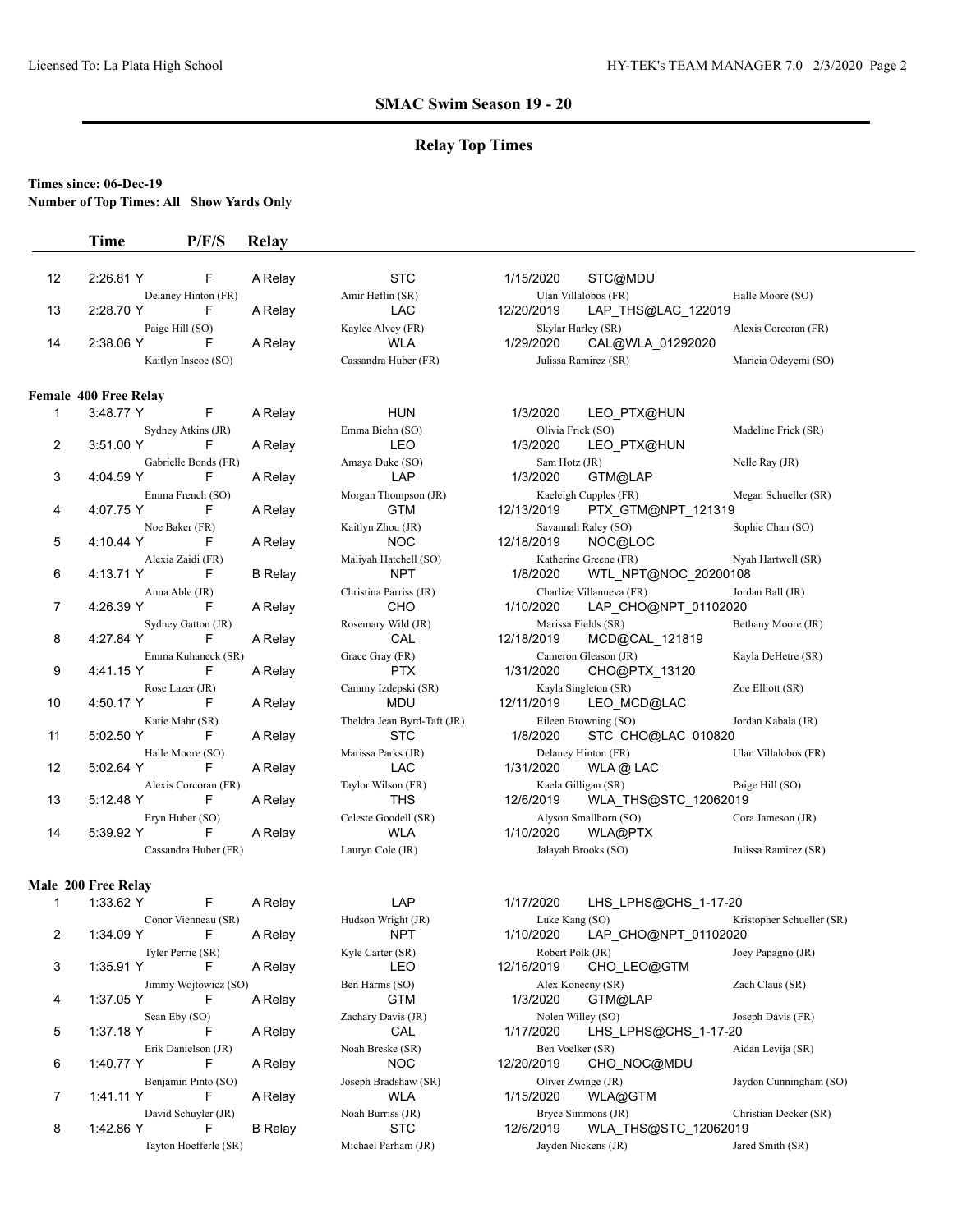## **Relay Top Times**

#### **Times since: 06-Dec-19**

**Number of Top Times: All Show Yards Only**

#### **Time P/F/S Relay**

| 9                    | 1:44.26 Y | F                   | A Relay | <b>MDU</b>          | 12/6/2019  | PTX@MDU            |
|----------------------|-----------|---------------------|---------|---------------------|------------|--------------------|
|                      |           | Brady Ferriter (SR) |         | Steven McPhee (FR)  |            | Faris Plummer (SR) |
| 10                   | 1:45.41 Y | F                   | A Relay | THS                 | 1/29/2020  | GTM MDU@THS        |
|                      |           | Justin Truitt (SR)  |         | William Twyman (SR) |            | Walter Howl (SR)   |
| 11                   | 1:46.73 Y | F                   | A Relay | <b>HUN</b>          | 1/31/2020  | HUN@STC 01312020   |
| Lincoln Johnson (FR) |           |                     |         | Jack Loeffler (SO)  |            | Mark Alman (SR)    |
| 12                   | 1:48.07 Y | F                   | A Relay | CHO                 | 1/24/2020  | CHO HUN@WLA 01242  |
|                      |           | Jacob Marra (SR)    |         | Isaac Dalton (SO)   |            | Dorian Kilroy (SR) |
| 13                   | 1:50.68 Y | F                   | A Relay | LAC                 | 12/20/2019 | LAP THS@LAC_122019 |
| Travis Bradley (SR)  |           |                     |         | Lukas Fletcher (SR) |            | Ethan Raleigh (SR) |
| 14                   | 1:57.40 Y | F                   | C Relay | <b>PTX</b>          | 1/31/2020  | CHO@PTX 13120      |
| Joey Lusby (JR)      |           |                     |         | River Danvers (JR)  |            | Lucas Lusby (SO)   |
|                      |           |                     |         |                     |            |                    |

#### **Male 200 Medley Relay**

| 1              | 1:43.95 Y | F                        | A Relay        |
|----------------|-----------|--------------------------|----------------|
|                |           | Conor Vienneau (SR)      |                |
| $\overline{2}$ | 1:46.01 Y | F                        | A Relay        |
|                |           | Liam Perella (SR)        |                |
| 3              | 1:46.77 Y | F                        | A Relay        |
|                |           | Ben Voelker (SR)         |                |
| 4              | 1:47.81 Y | F                        | A Relay        |
|                |           | Ethan Williams (SR)      |                |
| 5              | 1:48.42 Y | F                        | A Relay        |
|                |           |                          |                |
| 6              | 1:48.91 Y | Sean Eby (SO)<br>F       |                |
|                |           |                          | A Relay        |
|                |           | Joseph Bradshaw (SR)     |                |
| 7              | 1:49.74 Y | F                        | A Relay        |
|                |           | Alex Konecny (SR)        |                |
| 8              | 1:55.19 Y | F                        | A Relay        |
|                |           | Noah Burriss (JR)        |                |
| 9              | 1:56.81 Y | F                        | <b>B</b> Relay |
|                |           | Tayton Hoefferle (SR)    |                |
| 10             | 1:59.33 Y | F                        | A Relay        |
|                |           | Faris Plummer (SR)       |                |
| 11             | 2:00.63 Y | F                        | A Relay        |
|                |           | Caleb Offutt (SO)        |                |
| 12             | 2:03.84 Y | F                        | A Relay        |
|                |           | Robert McMullen (SR)     |                |
| 13             | 2:05.41 Y | F                        | A Relay        |
|                |           |                          |                |
| 14             | 2:09.51 Y | Justin Beckham (SR)<br>F |                |
|                |           |                          | A Relay        |
|                |           | Mark Henson (SO)         |                |

#### **Male 400 Free Relay**

|   | 3:32.45 Y | F                     | A Relay | LEO                  | 12/11/2019      | LEO MCD@             |  |
|---|-----------|-----------------------|---------|----------------------|-----------------|----------------------|--|
|   |           | Alex Konecny (SR)     |         | Jimmy Wojtowicz (SO) |                 | Huon Wadsworth (SO)  |  |
| 2 | 3:38.48 Y | F                     | A Relay | <b>NPT</b>           | 1/15/2020       | NPT@LEO              |  |
|   |           | Mikel Reyes (SR)      |         | Isaiah Diggs (SO)    |                 | Tyler Perrie (SR)    |  |
| 3 | 3:38.81 Y | F                     | A Relay | GTM                  | 1/8/2020        | HUN@GTM              |  |
|   |           | Zachary Davis (JR)    |         | Bradley Beall (SR)   |                 | Benjamin White (JR)  |  |
| 4 | 3:41.17 Y | F                     | A Relay | <b>HUN</b>           | 1/22/2020       | MDU LAP@             |  |
|   |           | Alex Droneberger (SR) |         | Michael Moore (JR)   |                 | David Rodriguez (JR) |  |
| 5 | 3:45.83 Y | F                     | A Relay | CAL                  | 12/18/2019      | MCD@CAL              |  |
|   |           | Ben Voelker (SR)      |         | Aidan Levija (SR)    | Jeff Rivas (SO) |                      |  |

Aidan Levija (SR) Jeff Rivas (SO) Erik Danielson (JR)

| 9  | 1:44.26 Y           |                      | A Relay | <b>MDU</b>          | 12/6/2019          | PTX@MDU              |                       |
|----|---------------------|----------------------|---------|---------------------|--------------------|----------------------|-----------------------|
|    | Brady Ferriter (SR) |                      |         | Steven McPhee (FR)  | Faris Plummer (SR) |                      | Cole Rapczynski (SO)  |
| 10 | 1:45.41 Y           |                      | A Relay | THS                 | 1/29/2020          | GTM MDU@THS          |                       |
|    | Justin Truitt (SR)  |                      |         | William Twyman (SR) | Walter Howl (SR)   |                      | Clayton Jameson (SO)  |
| 11 | 1:46.73 Y           |                      | A Relay | <b>HUN</b>          | 1/31/2020          | HUN@STC 01312020     |                       |
|    |                     | Lincoln Johnson (FR) |         | Jack Loeffler (SO)  | Mark Alman (SR)    |                      | Tyler Hance (SR)      |
| 12 | 1:48.07 Y           | F                    | A Relay | CHO                 | 1/24/2020          | CHO HUN@WLA 01242020 |                       |
|    | Jacob Marra (SR)    |                      |         | Isaac Dalton (SO)   | Dorian Kilroy (SR) |                      | Robert McMullen (SR)  |
| 13 | 1:50.68 Y           | F                    | A Relay | LAC                 | 12/20/2019         | LAP THS@LAC 122019   |                       |
|    | Travis Bradley (SR) |                      |         | Lukas Fletcher (SR) | Ethan Raleigh (SR) |                      | Nathaniel Brough (SO) |
| 14 | 1:57.40 Y           | F                    | C Relay | <b>PTX</b>          | 1/31/2020          | CHO@PTX 13120        |                       |
|    | Joey Lusby (JR)     |                      |         | River Danvers (JR)  | Lucas Lusby (SO)   |                      | Owen Falco (SR)       |

## LAP 1/17/2020 LHS LPHS@CHS 1-17-20

Kristopher Schueller (SR) Luke Kang (SO) Hudson Wright (JR) NPT 1/10/2020 LAP CHO@NPT\_01102020 Liam Perella (SR) Kyle Carter (SR) Mikel Reyes (SR) Joey Papagno (JR) CAL 12/11/2019 STC\_GTM@CAL Brik Danielson (JR) Noah Breske (SR) Aidan Levija (SR) HUN 1/22/2020 MDU\_LAP@HUN Jared Smith (SR) Alex Droneberger (SR) David Rodriguez (JR) GTM 12/11/2019 STC GTM@CAL Benjamin White (JR) Joseph Davis (FR) Zachary Davis (JR) NOC 1/27/2020 CAL@NOC\_1-27-20 Jaydon Cunningham (SO) Benjamin Pinto (SO) Oliver Zwinge (JR) LEO 12/11/2019 LEO MCD@LAC Alex Konecany Wojtowicz (SO) Ben Harms (SO) Zach Claus (SR) WLA 12/18/2019 WLA @ LAP David Schuyler (JR) Bryce Simmons (JR) Christian Decker (SR)  $STC$  12/6/2019 WLA\_THS@STC\_12062019 Michael Parham (JR) Jared Smith (SR) Jayden Nickens (JR) Jayden Nickens (JR) MDU 1/29/2020 GTM MDU@THS Faris Plummer (FR) Steven McPhee (FR) Cole Rapczynski (SO) Brady Ferriter (SR) THS 1/29/2020 GTM\_MDU@THS Clayton Jameson (SO) Justin Truitt (SR) Walter Howl (SR) CHO 1/31/2020 CHO@PTX\_13120 Dorian Kilroy (SR)  $Zachary Harville (SR)$  Jacob Marra (SR) PTX 1/31/2020 CHO@PTX\_13120 Grady Fort (SR) Jas Singh (SR) Jas Singh (SR) Jaremy Morgan (FR) LAC 12/11/2019 LEO MCD@LAC Ethan Raleigh (SR) Bryan Mentzer (SR) Travis Bradley (SR)

## LEO 12/11/2019 LEO MCD@LAC Alex Konec (SO) Huon Wadsworth (SO) Zach Claus (SR) NPT 1/15/2020 NPT@LEO Isaiah Diggs (SO) Tyler Perrie (SR) Liam Perella (SR) Bradley Beall (SR) Benjamin White (JR) Joseph Davis (FR) HUN 1/22/2020 MDU LAP@HUN Michael Moore (JR) David Rodriguez (JR) Ethan Williams (SR) CAL 12/18/2019 MCD@CAL\_121819